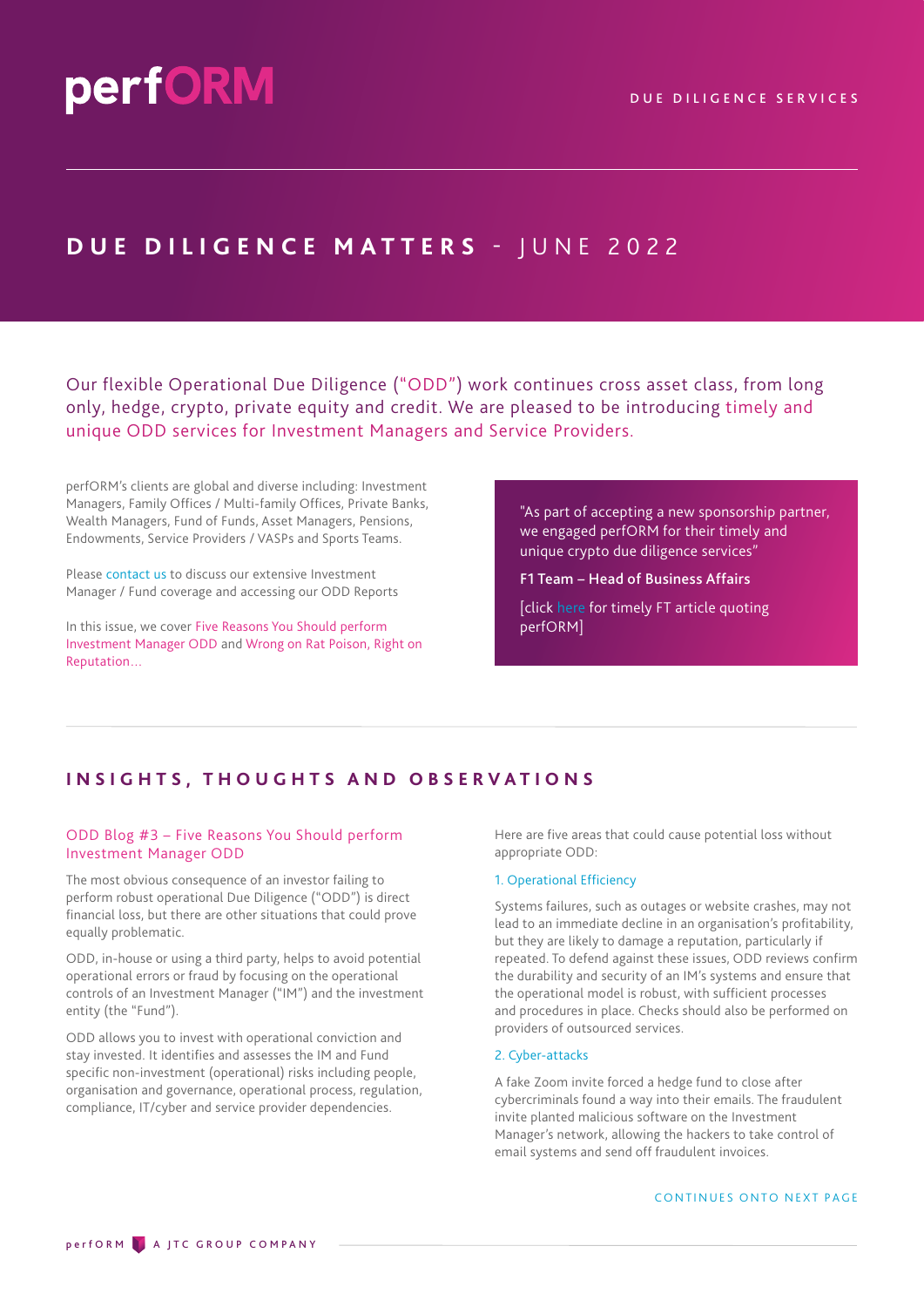In late March, a hacker stole roughly \$600m in digital currencies by exploiting a weakness in the 'digital bridge' built to help users and companies transfer assets from one blockchain to another.

It has subsequently been revealed that across the asset class "more than \$1 billion in crypto currency has been stolen by exploiting flaws in such bridges in little over a year." This incident demonstrates that there is no digital infrastructure, even blockchain, for which security should be accepted at face value without regular checks and tests.

#### 3. Crypto Currencies

As well as being a popular target for cyber-attacks, the new world of crypto currency investment and trading requires regular ODD reviews if investors want to have confidence around the safety of investments.

One important issue is the custodianship and security of digital assets, particularly given the continuing debate questioning around whether crypto currencies are assets or currencies, which alters their legal status. The requirement for ODD examination here is underlined by the fact that unlike their colleagues running hedge funds, for example, many crypto IMs have an array of custody options to choose from, including self-custody, a decision which requires case-by-case examination.

#### 4. Environmental, Social and Governance (ESG)

Being associated, as an investor, shareholder or an employee, with an organisation that has a poor or declining ESG score can damage your reputation.

Today in the investment management sector, as across most of financial services, the moral considerations of ESG are

important. Typically, perfORM will review ESG issues at the IM level. These include checking an organisation's transition to carbon neutrality, confirming appropriate remuneration, diversity and whistleblowing policies, as well as examining issues such as employee related litigation and staff turnover.

#### 5. Reputation and Liability

Go into any supermarket and you will immediately be confronted by a range of products, edible or otherwise, which promote themselves as be vegan, sugar-free, better for the environment, and so on. Impressive claims but are they true? Has anyone checked?

Promoters of investments often make equivalently impressive claims, and regular ODD reviews can provide re-assurance that these claims are true.

Again, this is not necessarily about money but about reputation and sometimes legal liability. Those entrusted with the care and disposition of other people's assets, be they consultants to family offices or pension fund managers, do not want to be found to have committed capital without due care and attention, for example to "greenwashed" rather than green funds, or with management groups with a notable lack of diversification at senior level. There is personal career risk here, and furthermore risk of possible legal action for failures in governance should a selected portfolio be found, for example, to contain sanctioned assets.

#### Enabling fact-based decisions

ODD is not the alchemist's stone for the investment industry, but it does play a key role in underpinning responsible decision-making. As Sherlock Holmes once commented, "It is a capital mistake to theorise before one has data."

# Guest comment: Wrong on Rat Poison, Right on Reputation

Warren Buffett needs little introduction. His multi-decade success as an investor has rightly earned him exalted status. But both Buffett and Berkshire Hathaway vice chairman Charlie Munger are no fans of crypto.

Commenting recently at the Berkshire Hathaway annual shareholders meeting Buffett claimed he'd "not buy all the bitcoin in the world for \$25", and in 2018 said "bitcoin is probably rat poison squared". And Munger went a step further to compare crypto to a venereal disease. How charming.

No doubt the last few months of steep declines in crypto markets, and more recently the spectacular implosion of UST, will have done nothing to endear the likes of Buffett & Co to crypto.

I happen to think that Buffett is spectacularly wrong on crypto, but as someone who has read every single one of his letters to shareholders dating back to 1965 I find his acerbic and total dismissal of crypto hard to digest (albeit unsurprising).

But Buffett's views on reputation remain as pertinent today as ever, and all those busy building crypto projects and businesses today should at least heed his advice here.

"It takes 20 years to build a reputation and five minutes to ruin it. If you think about that, you'll do things differently" he once said.

100% correct.

CONTINUES ONTO NEXT PAGE